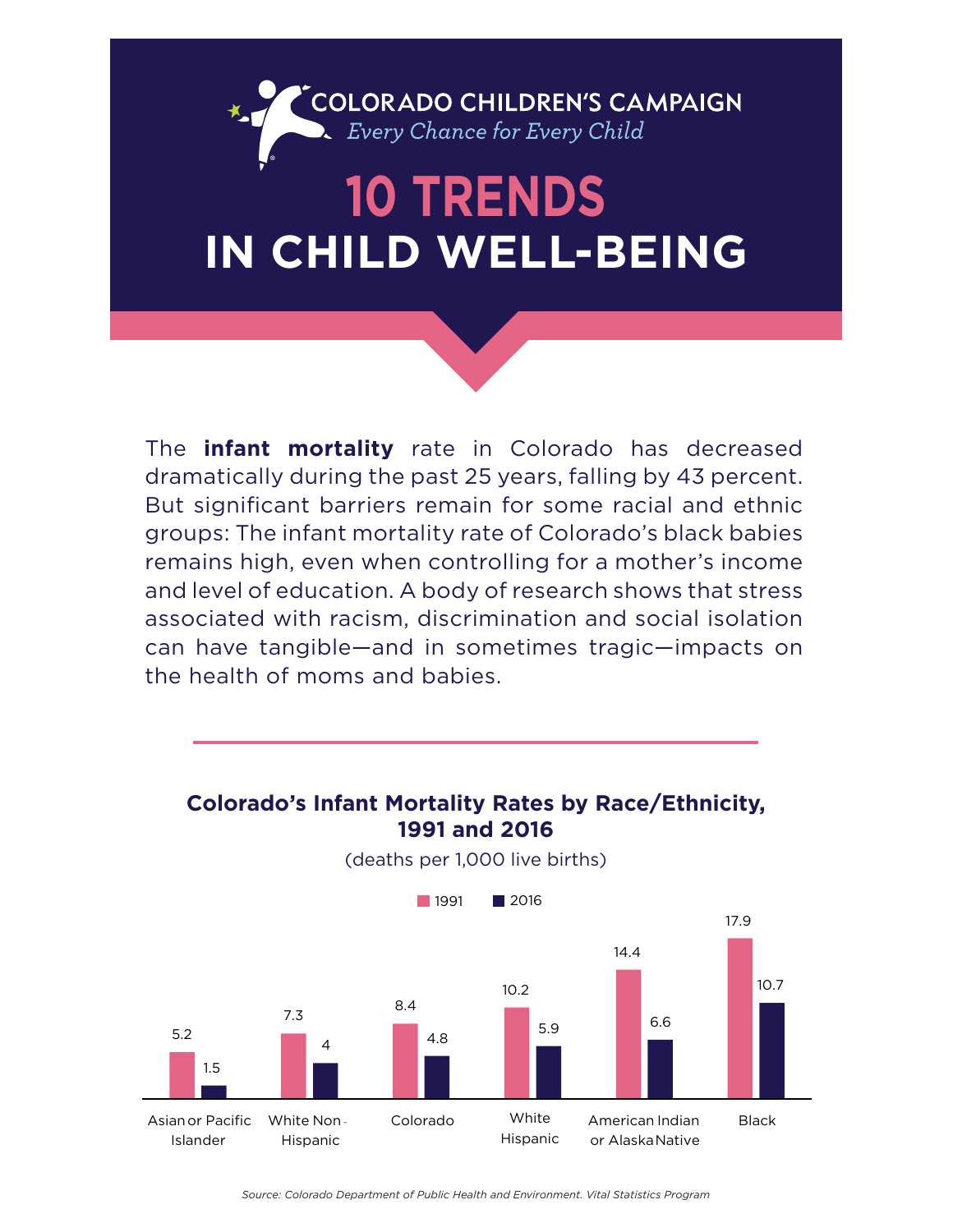### **COLORADO CHILDREN'S CAMPAIGN**<br>• Every Chance for Every Child ®

### **10 TRENDS IN CHILD WELL-BEING**

**Child care** helps keep Colorado's economic engine running by ensuring that employers have a robust, stable workforce from which to draw talent, and allows parents to earn an income to support their families. Between 2010 and 2018, the number of licensed child care slots in Colorado increased by more than 8 percent, yet the state lost roughly 24 percent of licensed facilities. This shift is explained by the fact that while many licensed homes closed, capacity in child care centers grew. However, licensed homes have historically provided child care to the state's infants, and the closing of home facilities has led to fewer licensed slots for children younger than 12 months. In the same time span in which overall licensed capacity increased each year for Colorado's children, licensed slots for infants steadily decreased.

# **18,115**

The number of licensed child care slots added between 2010 and 2018.

**-7,372** The number of infant slots lost between 2011 and 2018.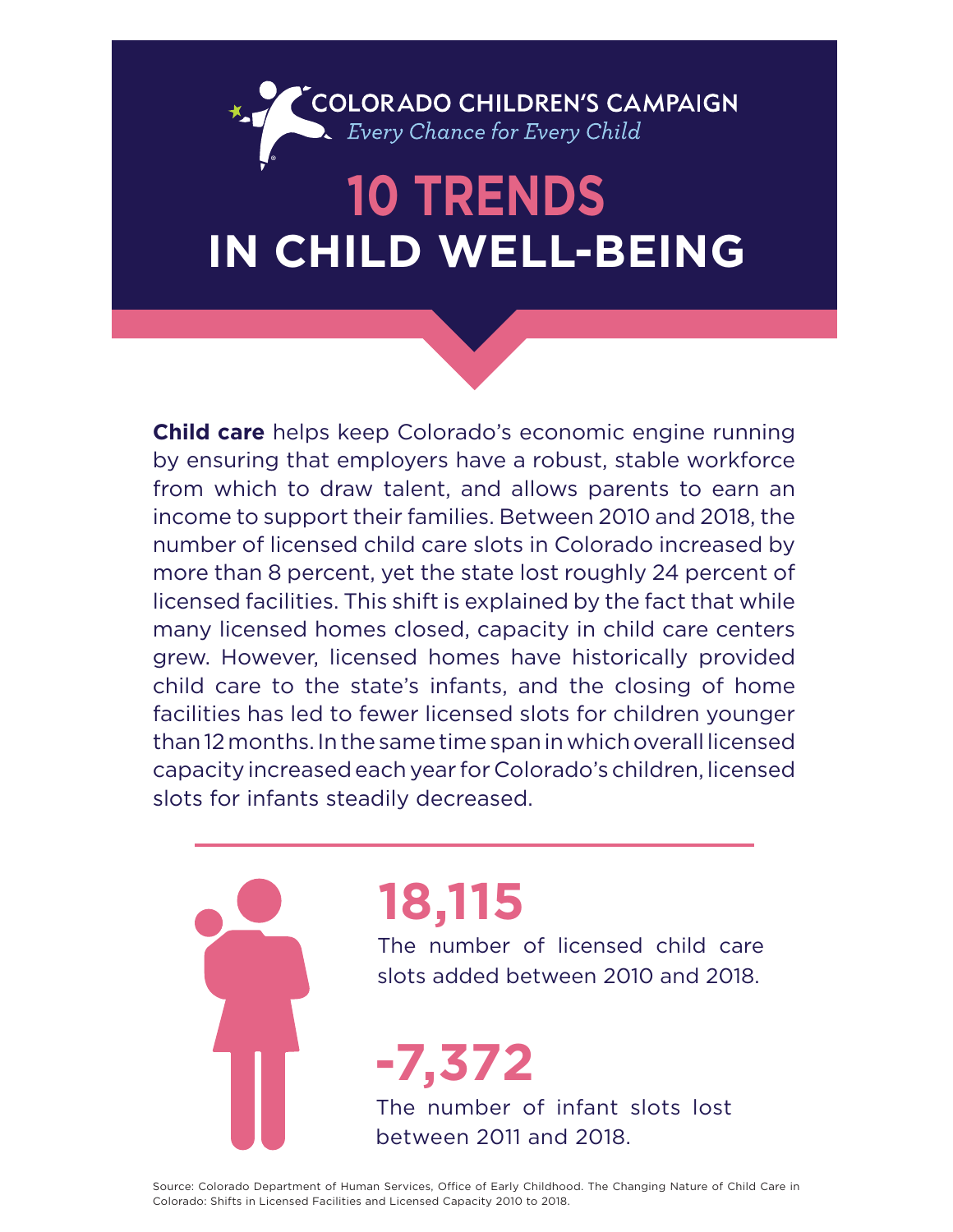

## **10 TRENDS IN CHILD WELL-BEING**

Colorado's **maternal mortality** rate nearly doubled between 2008 and 2013. The maternal mortality rate includes the death of a person during a pregnancy or up to one year after the end of that pregnancy, regardless of cause.



*Source: Colorado Department of Public Health and Environment. Findings from the Colorado Maternal Mortality Review Committeee: 2008-2013.*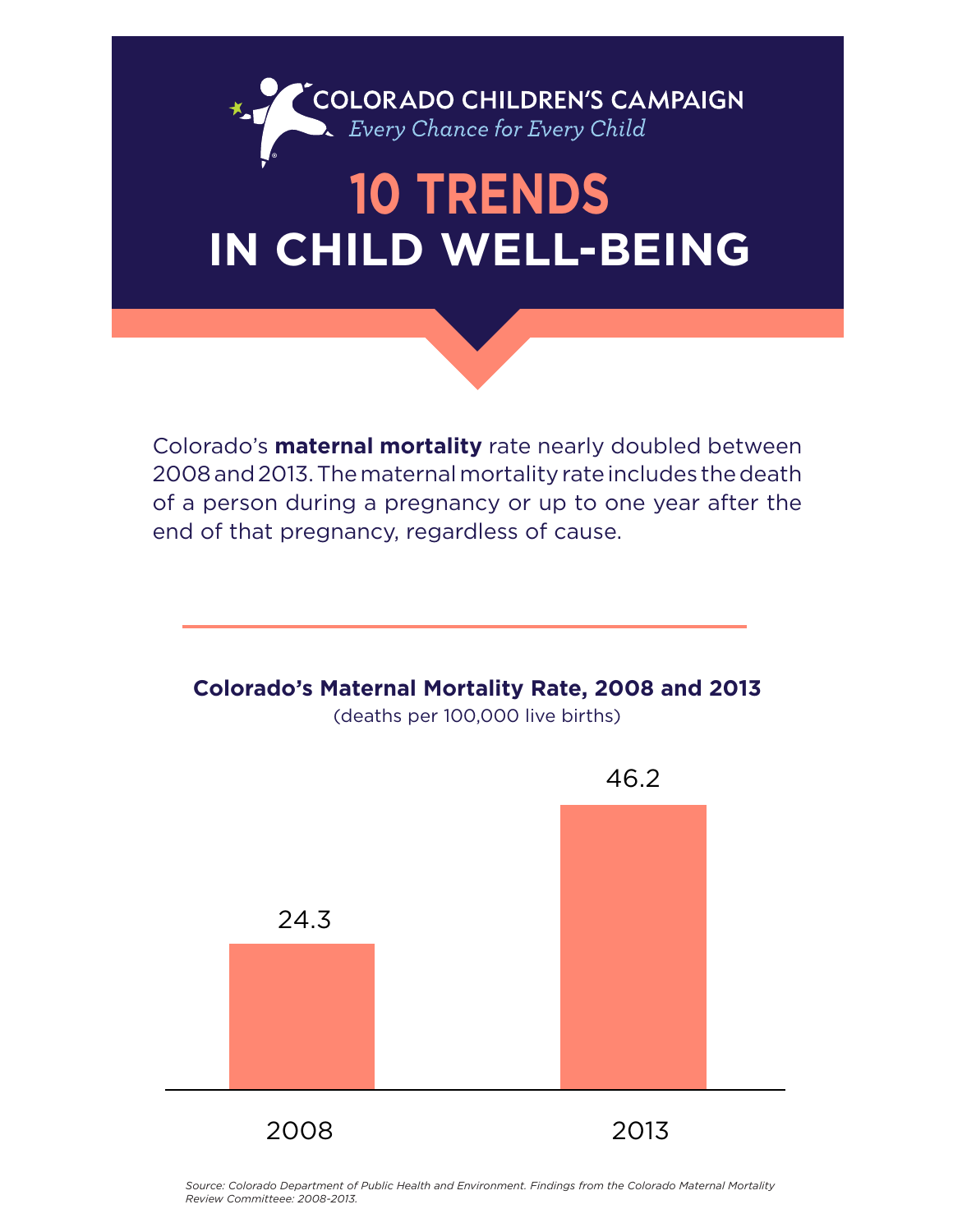

In 2017, nearly one in three Colorado high school students reported experiencing sadness or hopelessness that impacted their usual activities for at least two weeks, a hallmark symptom of clinical depression; further, 17 percent of students reported seriously considering suicide. The share of young people reporting these **mental health struggles** has increased since 2011 and 2013.



#### **Colorado High School Students Reporting Mental Health Struggles, 2011 to 2017** 30%

*Source: Colorado Department of Public Health and Environment. Healthy Kids Colorado Data Tables and Reports.*

The teen suicide rate in the state has reached the highest levels seen in the past 25 years. Among youth and young adults ages 10 to 24 in Colorado, suicide is the leading cause of death.



*Source: Colorado Department of Public Health and Environment. Vital Statistics Program.*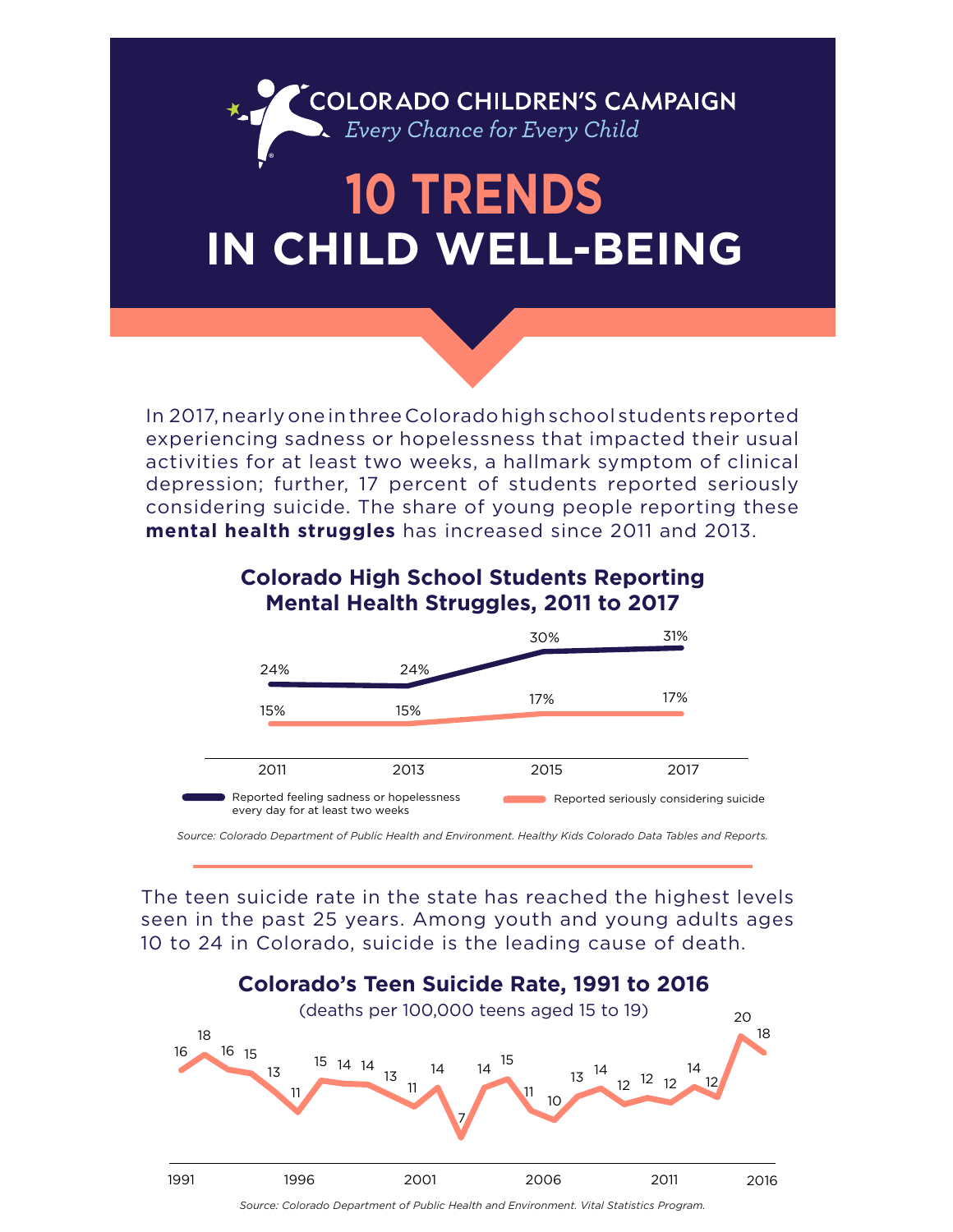COLORADO CHILDREN'S CAMPAIGN<br>
> Every Chance for Every Child

#### **10 TRENDS IN CHILD WELL-BEING** ®

The K-12 system is unique in that any revenue not raised at the local level must be backfilled by the state. Local property tax revenue makes up less and less of overall PreK-12 funding because the **Gallagher Amendment** has forced automatic and permanent property tax cuts over time. This puts significantly more pressure on the state budget.



Note: Prior to 1993, K-12 funding was allocated on a calendar basis.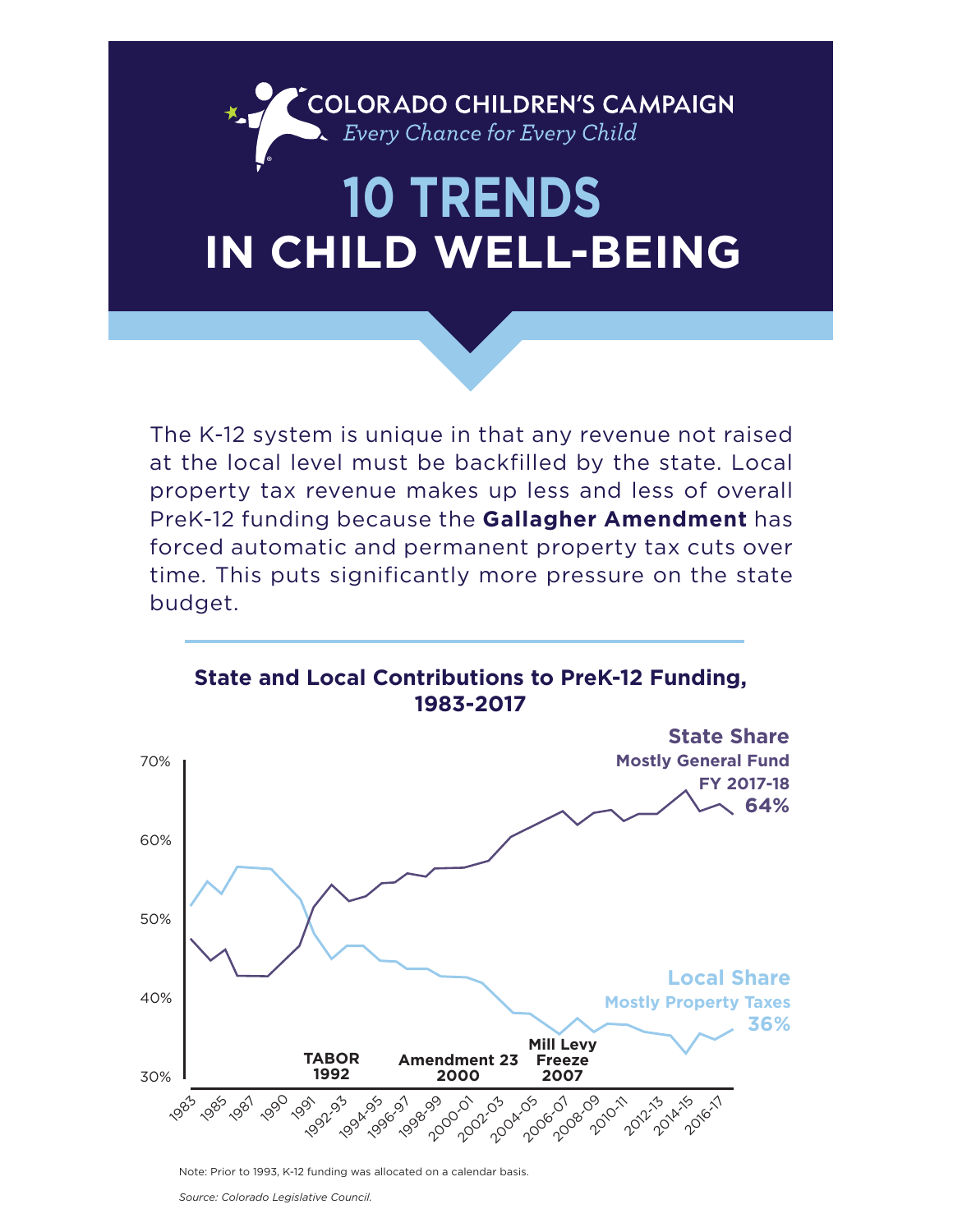### **10 TRENDS IN CHILD WELL-BEING** ®

COLORADO CHILDREN'S CAMPAIGN<br>
> Every Chance for Every Child

**Mill levy overrides** generate additional school funding that stays in a school district and does not impact the state funding the district receives. Without a statewide solution to inadequate school funding, districts must create 178 local solutions by passing mill levy overrides. This compounds the inequity of our property tax system, which funds education. Children in different parts of our state receive dramatically different amounts of funding for their public education, in part because of the support of local voters.



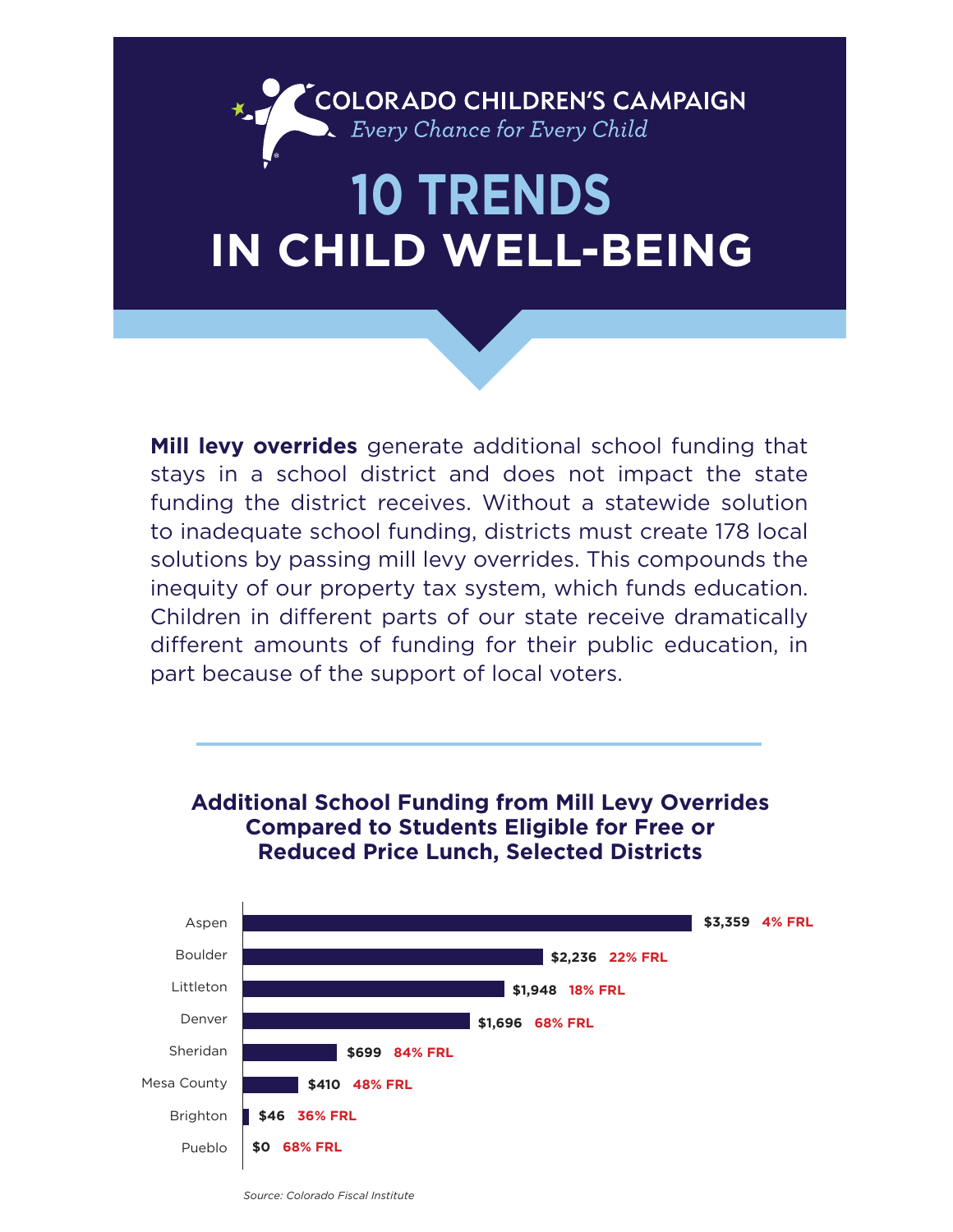### **COLORADO CHILDREN'S CAMPAIGN**<br>• Every Chance for Every Child ®

## **10 TRENDS IN CHILD WELL-BEING**

Every 10 years, the decennial census counts every person living in America, as required by the U.S. Constitution. Ensuring that every Colorado adult, child and baby is counted in the census is vital to our state—**a fair and accurate census count** ensures that more than \$600 billion of federal funding flows accurately into local communities, and determines Colorado's representation in Congress.

### **2020 CENSUS:**

**Over \$2 billion:**

The amount of federal funding for programs serving kids and families that is at stake each year for the state of Colorado.

860,453: The number of Coloradans who live in hard-<br> **860,453:** to-count census tracts. to-count census tracts.

**6 percent:** The share of the state's population made up of children under 5, the age group at highest of children under 5, the age group at highest risk of being undercounted.

20 **percent:** The share of Colorado kids under 5 who live in hard-to-count communities.

**11 percent:**

The share of the state's population made up of immigrants, who are also at high risk of being undercounted.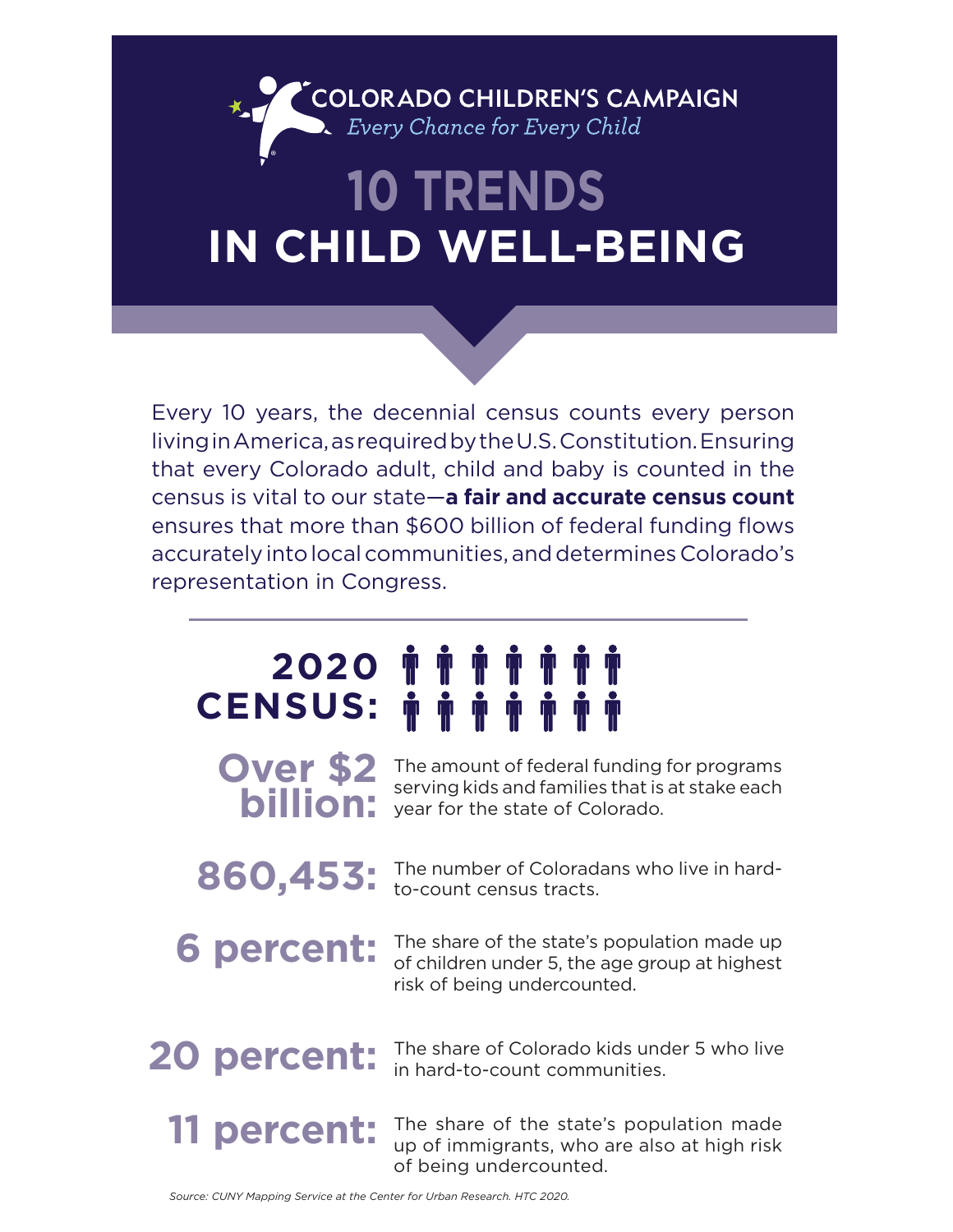

**Child poverty** has been declining in Colorado since 2012. However, significant gaps remain when you look at geography, race, ethnicity, and other factors.



Source: Population Reference Bureau analysis of data from the U.S. Census Bureau's American Community Survey 1-Year Estimates.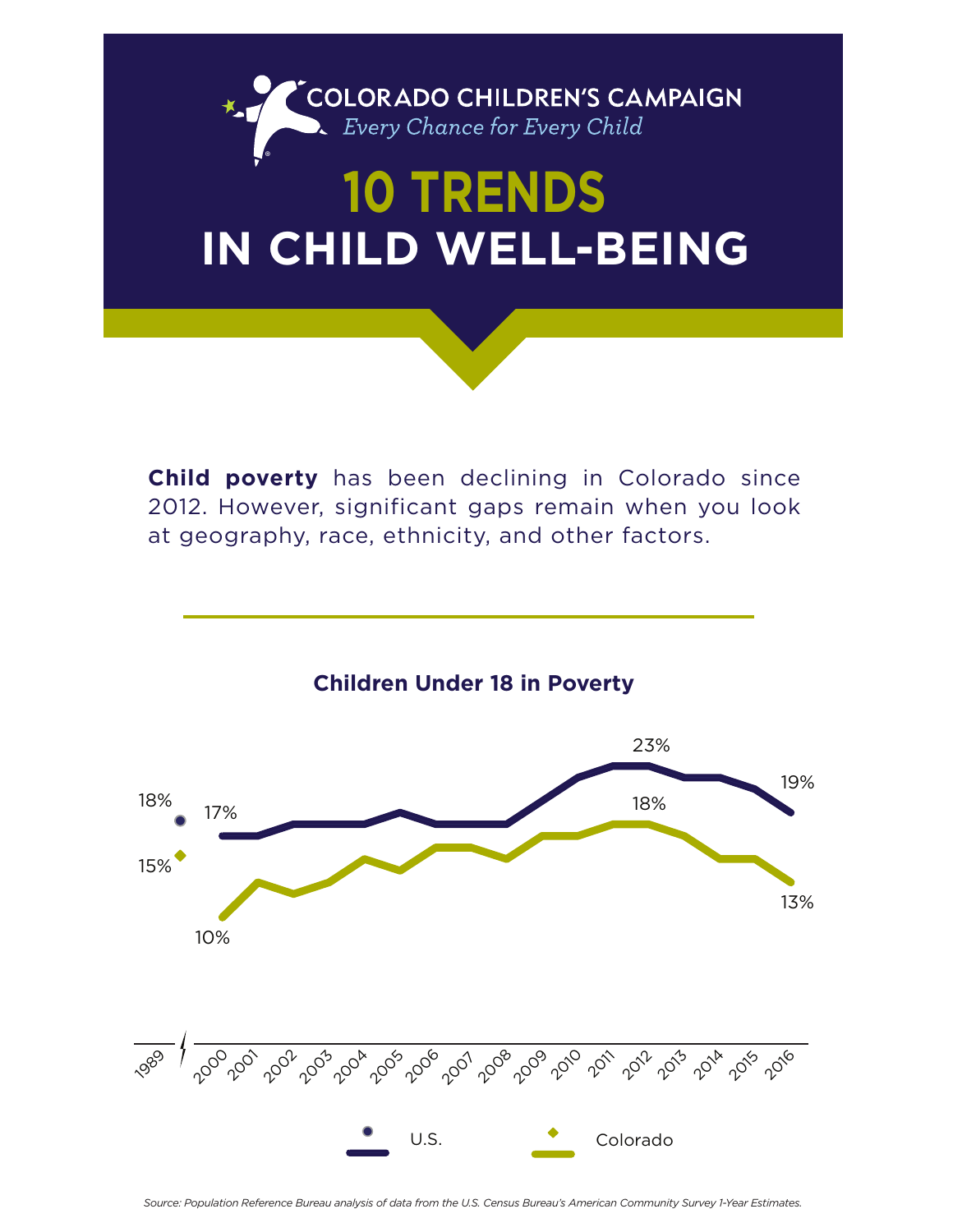

### **10 TRENDS IN CHILD WELL-BEING**

Housing is foundational to kids' well-being. From the Eastern Plains to the Western Slope, Coloradans across the state report increasing difficulty finding affordable housing for their families.



**56 percent:** The increase in Colorado's median home value between 2011 and 2016. value between 2011 and 2016.

- **42 percent:** The increase in Colorado's median rent between 2011 and 2016.
	- **21 percent:** The increase in median income for families with kids between 2011 and 2016

**390,000:** The number of Colorado kids who lived in households that were spending more than 30 percent of income on housing expenses in 2016.

The number of students in grades pre-K through 12 identified by Colorado school districts as experiencing homelessness in the 2015-2016 school year—nearly double the number identified in 2007-2008. **23,954:**